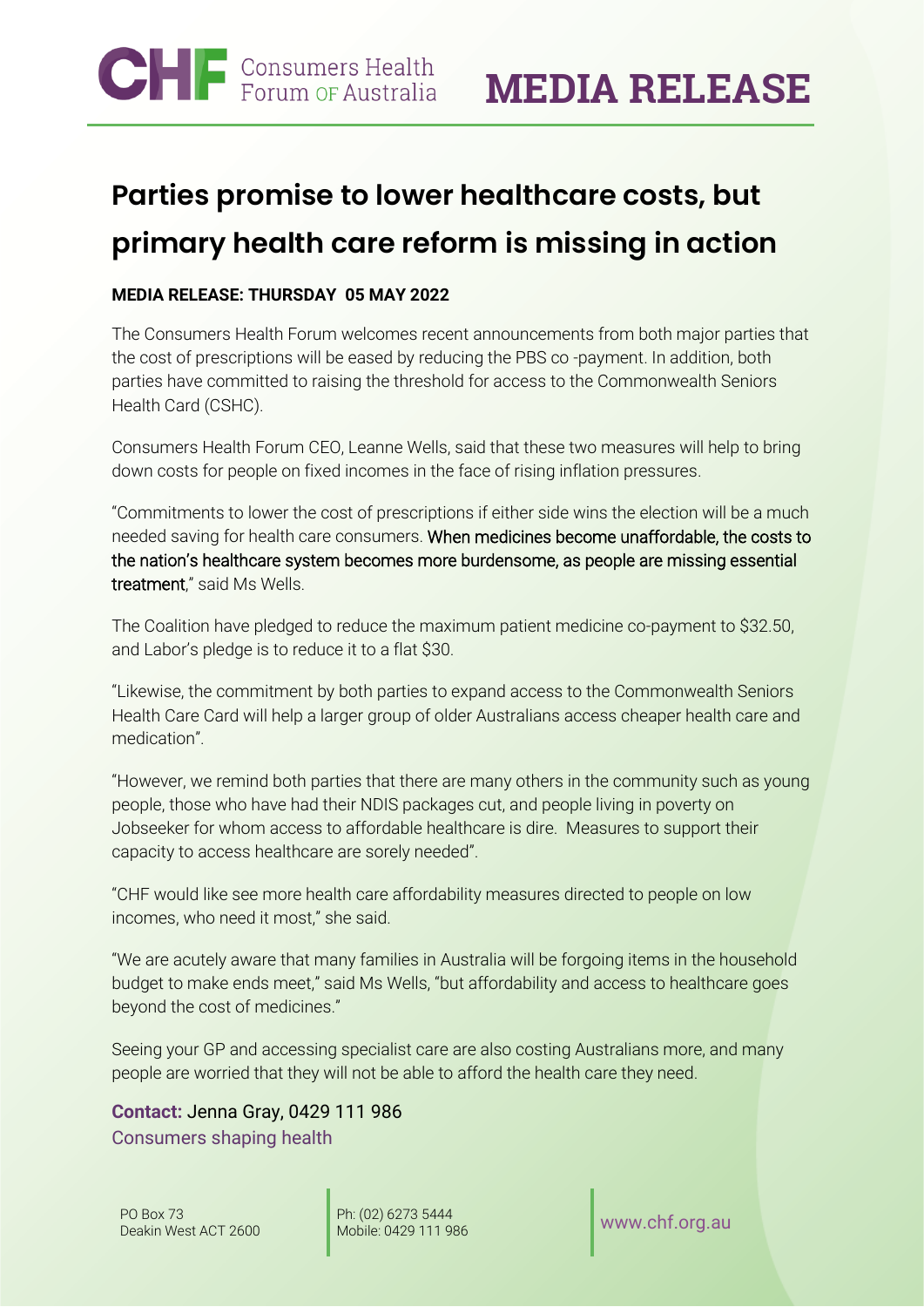# **CHF** Consumers Health

In a recent [survey on the sentiment of health care consumers.](https://healthsystemsustainability.com.au/the-voice-of-australian-health-consumers/) 14% of those surveyed said they could not pay for healthcare or medicines because of cost, and 30% said they were not confident they could afford the healthcare they needed if they became seriously ill.

"Primary health care reform is urgently needed if the health care system is to keep performing to the standards Australians want and expect. We call on the parties to commit to funding and implementing th[e 10 Year Primary Health Care Plan,"](https://www.health.gov.au/resources/publications/australias-primary-health-care-10-year-plan-2022-2032) said Ms Wells.

"As the Lancet Global Health Commission has said, we need to spend more and spend better on primary health care" she said.

"Savings, flexibility, and better health outcomes can be achieved if the new government acts on and funds the recommendations in the 10 Year Plan and moves to invest in holistic primary health care."

Ms Wells said that the Plan was developed after extensive consultation with consumers and professional associations, such as doctors, nurses and pharmacists, researchers and other stakeholders.

"The directions set in the Plan for primary health care sustainability, improvement and innovation have an unprecedented level of support among these groups. t is rare in health policy to see such alignment."

This can be achieved with a staged implementation over a 2-5-10 year outlook, starting with:

- Increases in Medicare rebates and continuing indexation so that patients who are not bulk-billed have reduced out-of-pocket costs and reduced barriers to seeing their GP
- Voluntary patient registration combined with additional blended payments to general practices – so that they have the flexibility to offer enhanced services by bolstering multidisciplinary team-based based care and build the experience of a single health care destination
- Introduce a social prescribing scheme so that consumers can be referred to nonmedical social and community-based services to assist them to self-manage their conditions and protect against the negative health effects of experiences such as loneliness
- accelerated collaboration between Primary Health Networks and local hospital networks – so that consumers experience smoother transitions and better coordinated care between primary care, hospitals, and other services such as aged care.

## **Contact:** Jenna Gray, 0429 111 986

Consumers shaping health